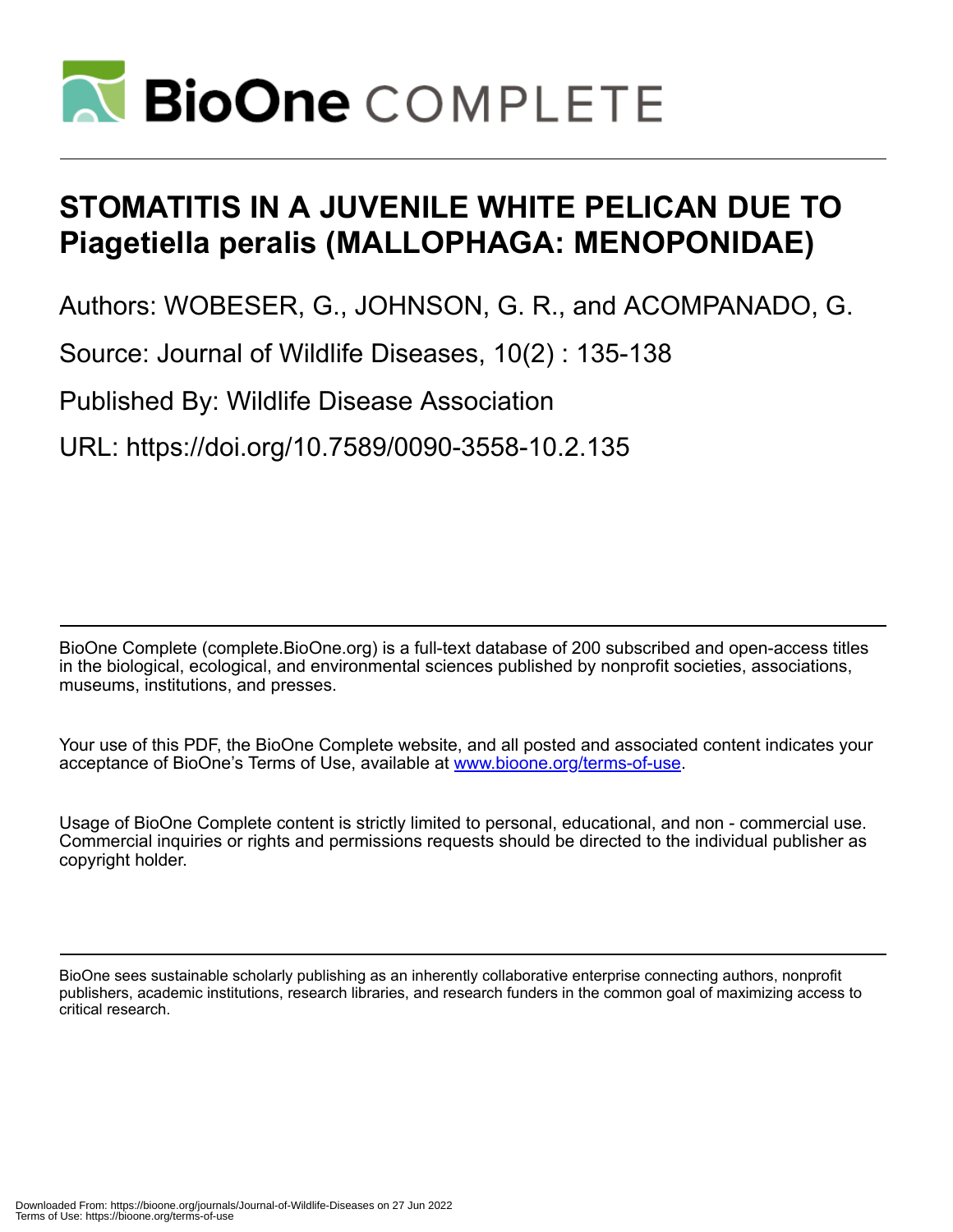# **STOMATITIS IN A JUVENILE WHITE PELICAN DUE TO** *Piagetiella peralis* **(MALLOPHAGA: MENOPONIDAE)**

G. WOBESER, G. R. JOHNSON and G. ACOMPANADO

Abstract: Hemorrhagic ulcerative stomatitis caused by the biting louse Piagetiella *peralis* was diagnosed in one live and three dead juvenile white pelicans *(Pelecanus erythrorhynchus).* The pathology of the condition is described, and the significance of infestation with this parasite is discussed.

## INTRODUCTION

Biting lice of the genus *Piagetiella* are parasites of the throat pouches of peli cans and cormorants. Rothschild and Clay' state with regard to members of this genus, "their diet must consist of blood and serum, and possibly epidermal debris taken from the walls of the pouch"; however, no reference was found which described disease produced by these parasites. This note describes the lesions caused by Piagetiella peralis infestation in a young white pelican.

#### **CASE HISTORY**

On July 16, 1973, personnel of the Prairie Migratory Bird Research Centre, Canadian Wildlife Service, Saskatoon, Saskatchewan, reported mortality among juvenile white pelicans in a small island colony in Middle Quill Lake, Saskatche wan, The colony was visited the following day.

Twelve adult and seven juvenile peli cans left the island at our approach but one live juvenile pelican remained. This bird was weak and lethargic and offered little resistance when captured. Nine apparently normal juvenile Double-crested Cormorants *(Plialacrocorax auritus)* and one unidentified immature (dark plumage) gull were also present on the island. The gull had flaccid paralysis of all limbs, and there was pasting of feces on the feathers about the cloaca and extensive fly maggot infestation on the ventral areas of the body. Forty-four juveni!e pelicans, one adult pelican, two juvenile cormorants, and ten California *(Larus californicus)* and Ring-billed Gulls *(Larus delawarensis)* were found dead on the island. Of 41 of the juvenile pelicans and the adult, only skin and bones remained, These juveniles were all of a similar size and appeared to have died when approximately 1 to 2 weeks of age.

The other three juvenile pelicans had died more recently and were similar in size to the sick bird (weight 1430 g). These birds were autolyzed and only a cursory examination was performed. All of the gulls found dead on the island appeared to have been of flying age.

The juvenile pelican and gull died during transit to the laboratory. Botulism was subsequently diagnosed in the gull on the basis of a mouse protection test.

### **FINDINGS**

The oral cavity of the juvenile pelican contained more than 500 large (3-6 mm) biting lice (Fig. 1, 2). These lice were primarily concentrated along the internal surface of the mandibles and on the

<sup>\*</sup> Department of Veterinary Pathology (Wobeser and Johnson) and Department of Veterinary Microbiology (Acompanado), Western College of Veterinary Medicine, University of Saskatche wan, Saskatoon, Saskatchewan, Canada S7N OWO.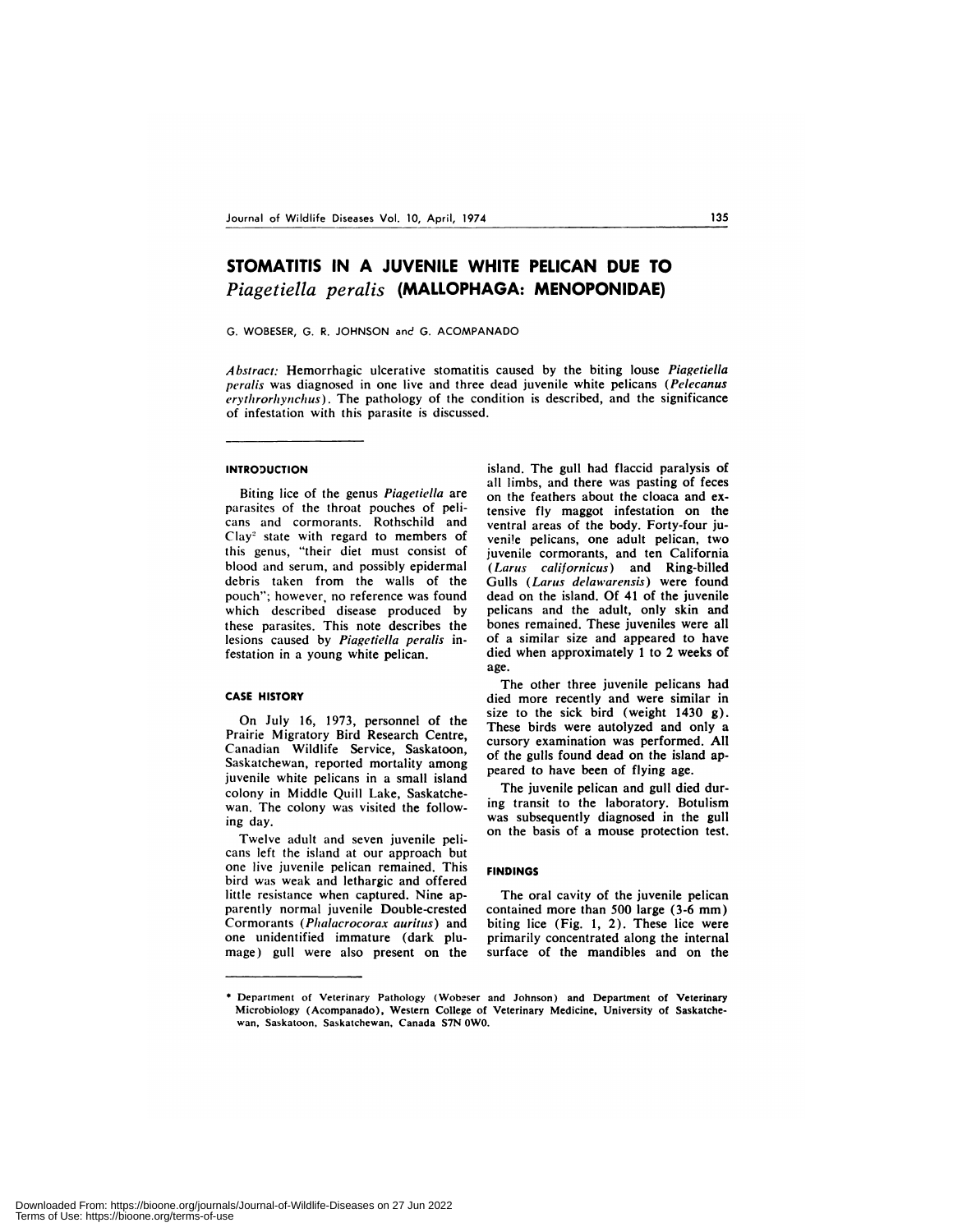

FIGURE 1. Massive infestation of Piagetiella No significant microorganisms were **peralis** in the oral cavity of a live juvenile isolated on routine culture of tissues

palate about the internal nares. Adult and juvenile lice were also attached at other sites in the pouch. The tissue surrounding the concentrations of lice was covered with a tenacious brown exudate which appeared to be a mixture of blood and louse excrement. Lice were firmly attached to the mucosa, and when detached, the underlying mucosa was ulcerated and hemorrhagic.

A very large number of immature lice were present over the body surface. The muscles were pale and the blood seemed thin and watery. Liver and spleen were pale and the former had rounded edges. The proventriculus was distended with foreign material (wood, dead grass and stones) and the intestine was empty. The only food item found in the alimentary tract was one dragon-fly nymph. **Ap**proximately ten nematodes *(Contracae cum* sp.) were present in the proventriculus.

white pelican. The same pelican of the state of the state of the state in this bird. The adult lice inhabiting



FIGURE 2. Lingual aspect of mandible. Numerous lice are attached to the mucosa, and former attachment sites are marked by small ulcers (arrows).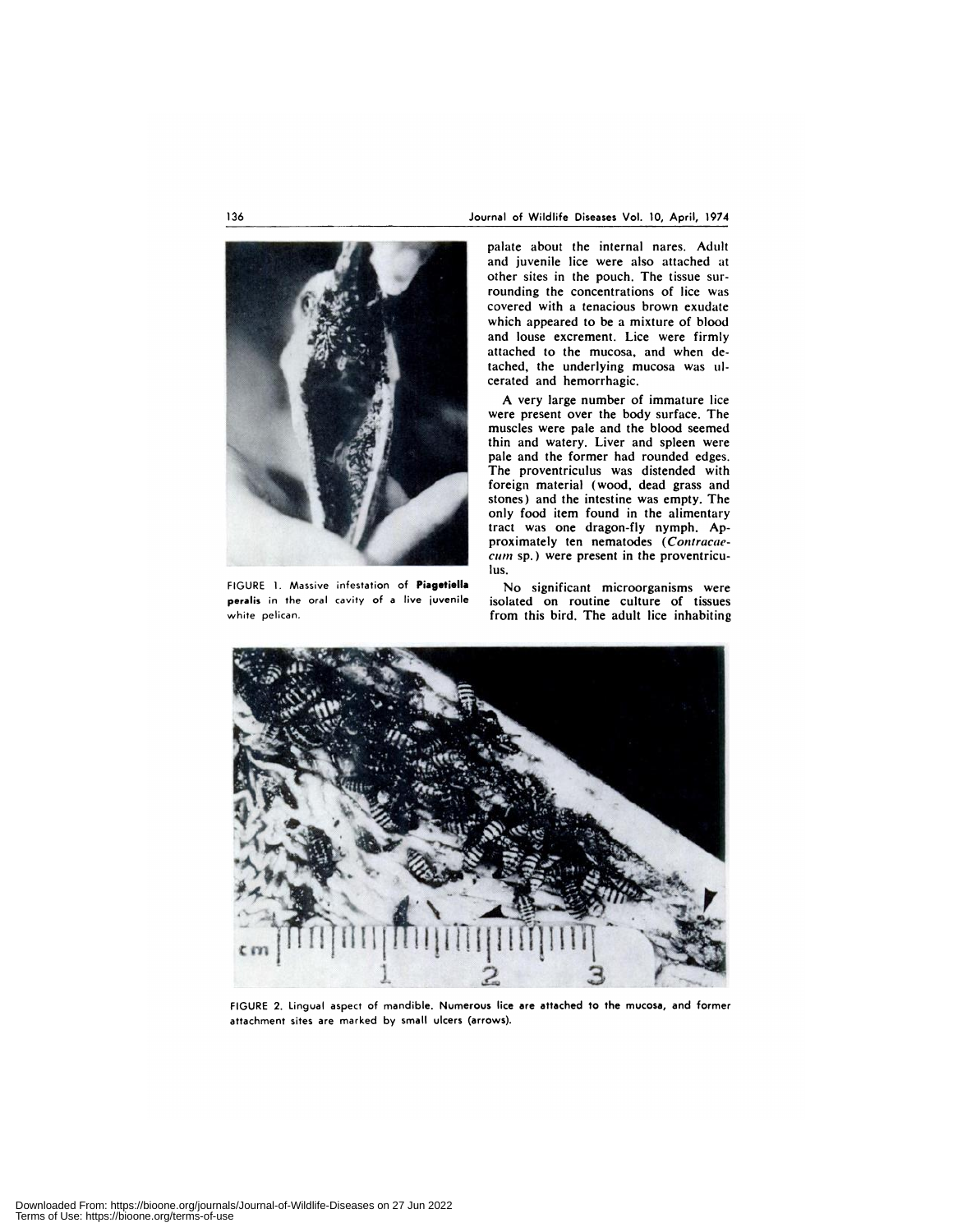

FIGURE 3. Oral mucosa: Epithelial ulceration at site of louse attachment, with submucosal hemorrhage and heterophil infiltration. Bodies of lice are surrounded by hemorrhagic debris. Hematoxylin-eosin. x 45.



FIGURE 4. Oral mucosa: Part of Fig. 3 showing mandible of louse deeply imbedded in sub mucosa (arrow), and submucosal hemorrhage and cellular infiltration. Hematoxylin.eosin. x 110.